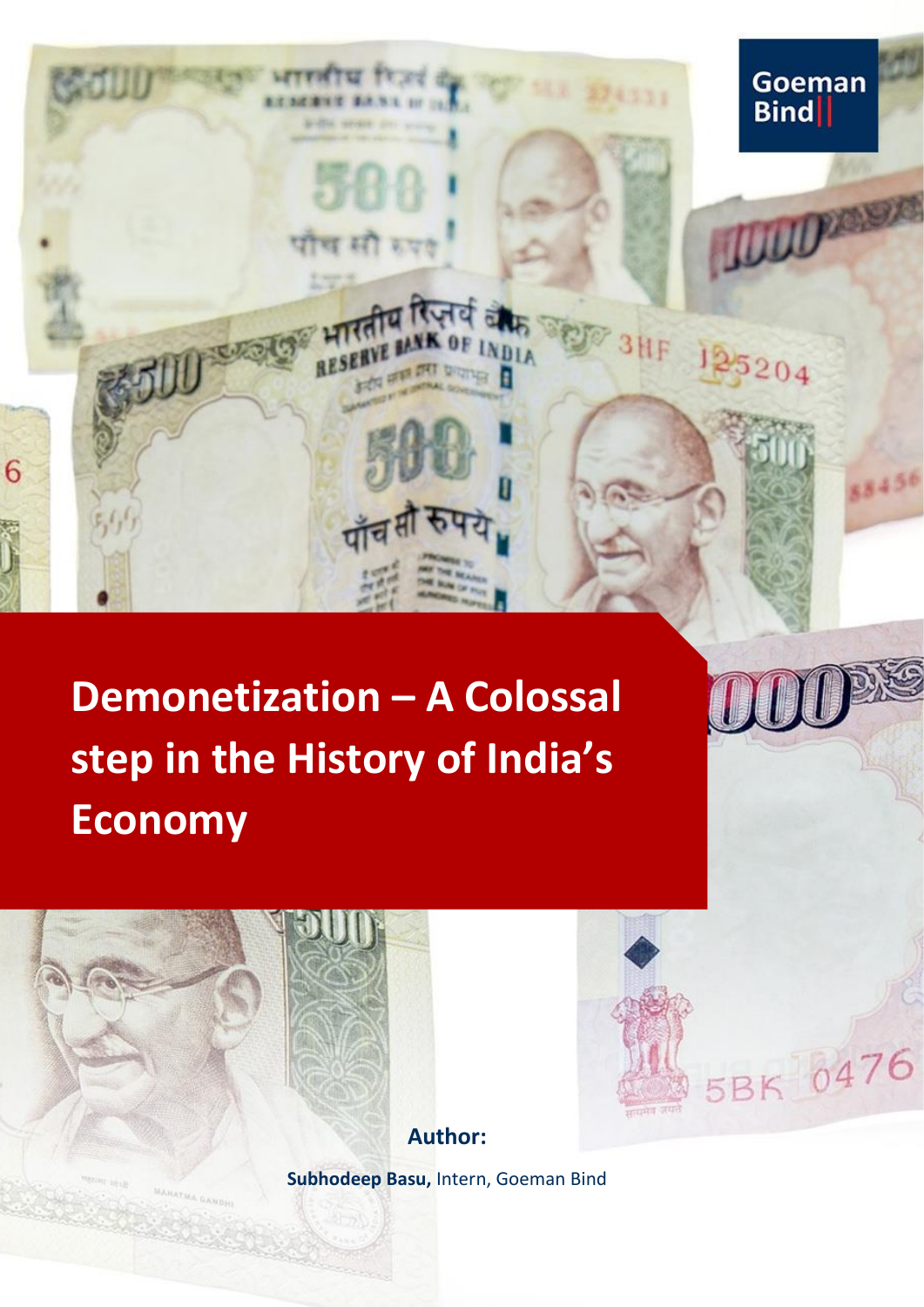#### **Retrospection of India's Demonetization history:**

The 2016 demonetization drive was third of its kind taken by the government of India. The first demonetization was recorded as early as 1946 while the second demonetization took place in 1978 when the Janata Government promulgated an ordinance to phase out Rs. 1000(thousand), 5000 (five thousand) and 10,000 (ten thousand) legal tender.

In order to get an insight into the stakeholders perspective of the 1946 demonetization, lets shed some light on the certain relevant documents of the RBI. In a relevant document of RBI "Sir Chintaman Deshmukh (governor) felt that we may not get even as much as Rs. 10 crores as additional tax revenue from tax evasion and that the contemplated measure, if designed to achieve such a purpose, has no precedent or parallel anywhere. If value is going to be paid for value (no matter whether such value is in lower denomination notes), it is not going to obliterate black markets. His advice is that we should think very seriously if for the object in view (as he deduces from the declaration form) whether this is an opportune time to proceed with the scheme. Provided that the Government is satisfied on the points of (i) sparing harassment to the unoffending holders and (ii) a worthwhile minimum of results in the shape of extra tax revenue, he does not wish to object to the scheme as drafted, if government wishes to proceed with it notwithstanding the administrative difficulties involved."[1]

During the ordinance on demonetization passed by the Janata government certain media recorded coverage of the move. A Times of India report (sourced in-house) published on 17th January 1978 said:

"A press note issued tonight said that the ordinance had been promulgated because there was reason to think that high-denomination notes were facilitating the illegal transfer of money for financing transactions which are harmful to the national economy or which are for illegal purposes. There has been concern in recent months over the behaviour of agricultural prices particularly of edible oils. In spite of a bumper harvest agricultural prices are ruling much higher than after the poor harvest of 1976- 77. Massive imports of edible oil have failed to bring down prices and the mustard oil price control order has failed miserably to give the consumer his requirements at the specified rate. There has been a feeling that a considerable amount of black money has gone to finance hoarding and speculation. The Demonetization of high denomination currency notes will hit black money hard."[2]

The then RBI Governor I.G. Patel was not in favour of such decision. According to him the decision was a move to reprimand the supposedly predecessor governments. Patel recorded in his book that the then Finance Minister H.M. Patel had pointed out:-

"Such an exercise seldom produces striking results. Most people who accept illegal gratification or are otherwise the recipients of black money do not keep their ill-gotten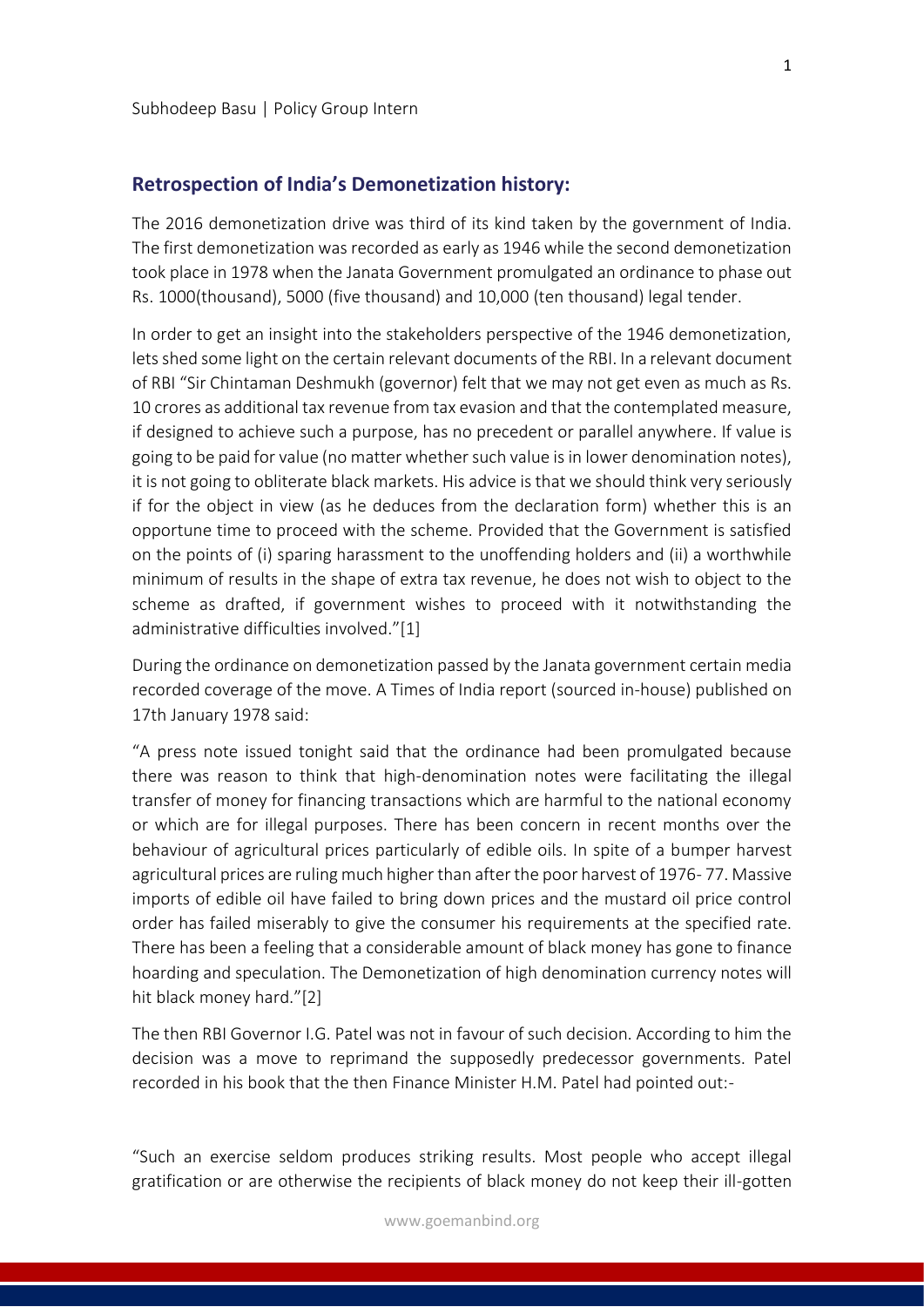earnings in the form of currency for long. The idea that black money or wealth is held in the form of notes tucked away in suit cases or pillow cases is naïve. And in any case, even those who are caught napping— or waiting—will have the chance to convert the notes through paid agents as some provision has to be made to convert at par notes tendered in small amounts for which explanations cannot be reasonably sought. But the gesture had to be made, and produced much work and little gain.[3]"[i]

Both in 1946 and 1978 the top brass of RBI was not really glad with the decision and if we are to compare the two previous Demonetization drives with the current one, we can say there has been both similarities and differences.

The prominent similarity is that all three were aimed at curbing black money in the economy. Although this time the aspect of national security is also been cited as one of the prime objective.

In both the earlier decisions as we can see from recorded statements RBI was mostly against the exercise and to an extent have been proven right at a later stage. This time though RBI seemed to have welcomed the move in spite of reservations from certain quarter of RBI.

The big difference however this time is the monumental nature of the move. Compared to the last two editions this has impacted the economy and its people by a considerable larger extent. The impact of the current demonetization on the lives of common people has by far been the most relative to the previous two instances.

The first demonetization was clearly intended at cash conversion while the second was more of accumulation by nature as currency stock rose subsequently by 1067 crores in Rs 100 alone. This time it seems to be more inclined towards cash conversion than cash accumulation, it's objectives and purpose are far more elaborate and gargantuan this time.

The key policies of the demonetization drive can be summarized in the points mentioned below:

"Provision until the 30th of December to exchange old Rs.500 and Rs. 1,000 notes. Provision to exchange beyond 30th December at specified RBI offices.

Daily limit of Rs. 2000 or \$30 (initially Rs.4,000 or \$60 which was then raised to Rs. 4,500 or \$67.5) for storage of the counter cash exchanges at banks.

Daily limit of Rs. 2,500 or \$37.5 (initially Rs. 2,000 or \$30) for cash withdrawals at recalibrated ATMs. Daily limit of Rs.2000 at other ATMs.

Weekly limit of Rs.24,000 or \$360 (initially Rs.20,000 or \$300) for withdrawal from bank accounts.

Banks, post offices, and co-operative banks are mandated to report to the Income Tax Department in case cash deposits in savings and current accounts exceed Rs2.5 lakh (\$3750) and Rs.12.5 lakh (\$18,750) between November 9th and December 30th, or cash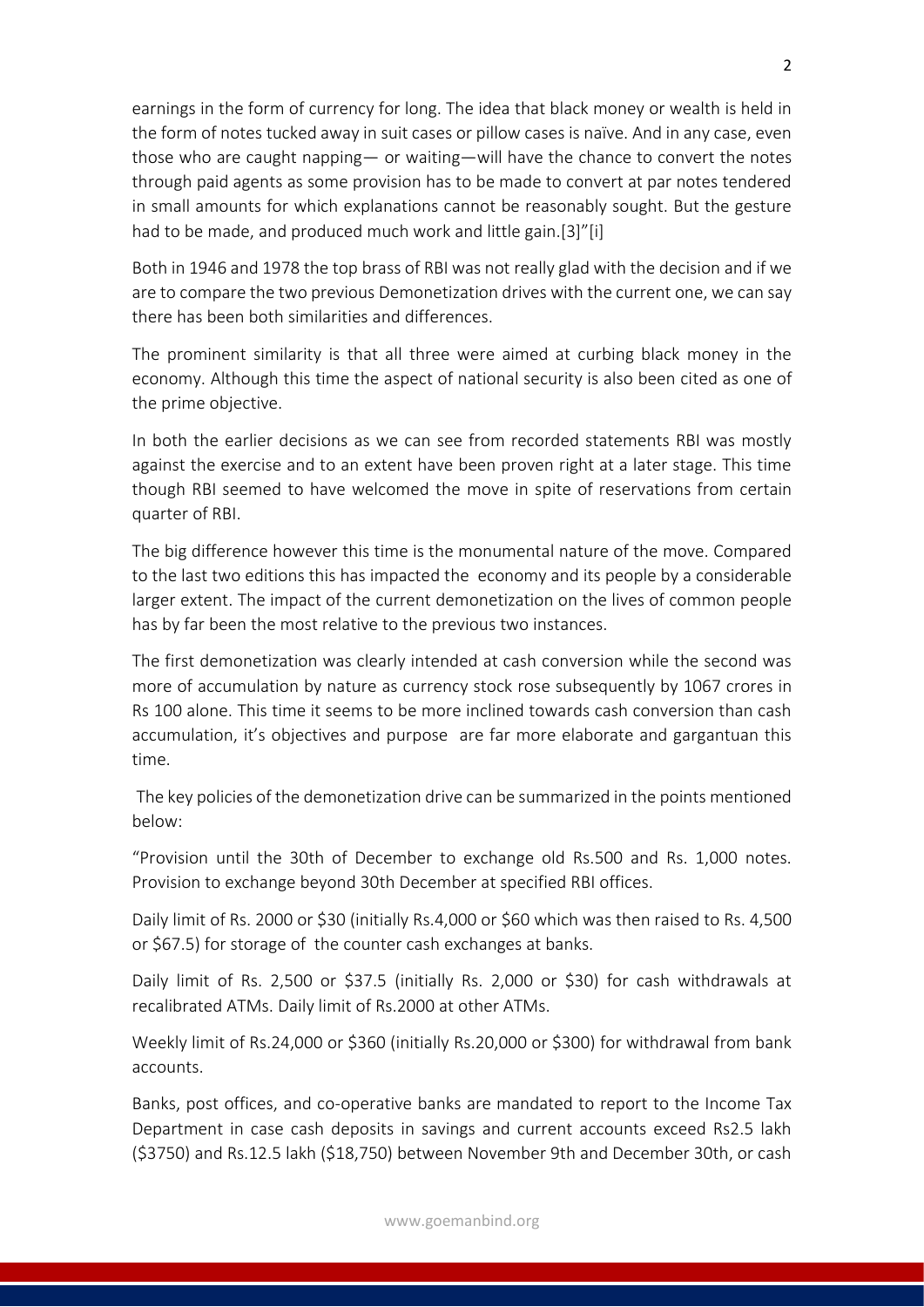deposits of over Rs.50,000 (\$750) are made in one day. The entities will then have to file a statement of these high value transactions on or before 31st January, 2017."[4]

A key observation: India's demonetization is unprecedented in international economic history, as it combined secrecy and suddenness amidst normal economic and political conditions. All other sudden demonetization have occurred in the context of hyperinflation, wars, political upheavals, or other extreme circumstances. But the Indian economy had been growing at the fastest clip in the world on the back of stable macroeconomics and an impressive set of reforms. A demonetization of high valued currency under such a situation can hinder potential economic growth to a considerable extent. So when an economy is growing at a relatively steady state what compelled the government to take such a drastic step is a significant incertitude. To comprehend the government and RBI's perspective regarding this it is important that we consider the objectives which might have prompted the institutions to take this giant leap.

### **Objectives behind the monumental injunction:**

Removing Black Money From Country: The step is a jolt to the underground economy of the country. It was thought that People who were having hordes of black money will now be impacted to a great extent. Popular media hailed the move as "the surgical strike on black money in India."

Curbing Corruption: The removal of the Currency Notes from circulation is believed to have direct impact on corruption as most of the malpractices, be it at the ground level or at the high level is conducted with tons of illicit money.

Creating a situation of exigency for terror group: Because of demonetization, the people or organizations who used to fund terror groups could be in hot waters as the lifeline of such organizations is mostly funded by the black money itself.

Curbing Fake Notes: Demonetization could stop the circulation of fake Notes in the economy. Fake notes circulation is detrimental to any economy's growth and mostly it is the high valued currencies which are counterfeited. With circulation of new notes in the economy it might give a temporary solution to the problem.

Crack down on political campaigning: Political parties using black money for election campaigning is a known fact. It has even been observed that there are places where Rs 500 and Rs 1000 are openly distributed in return for votes. And considering the politics of India during these period the current demonetization has played the role of a trump card for the current government. Black money election funding has seriously been impacted in states like Uttar Pradesh, Punjab, Goa which has indeed helped the tide of power to sway even further towards the B.J.P government.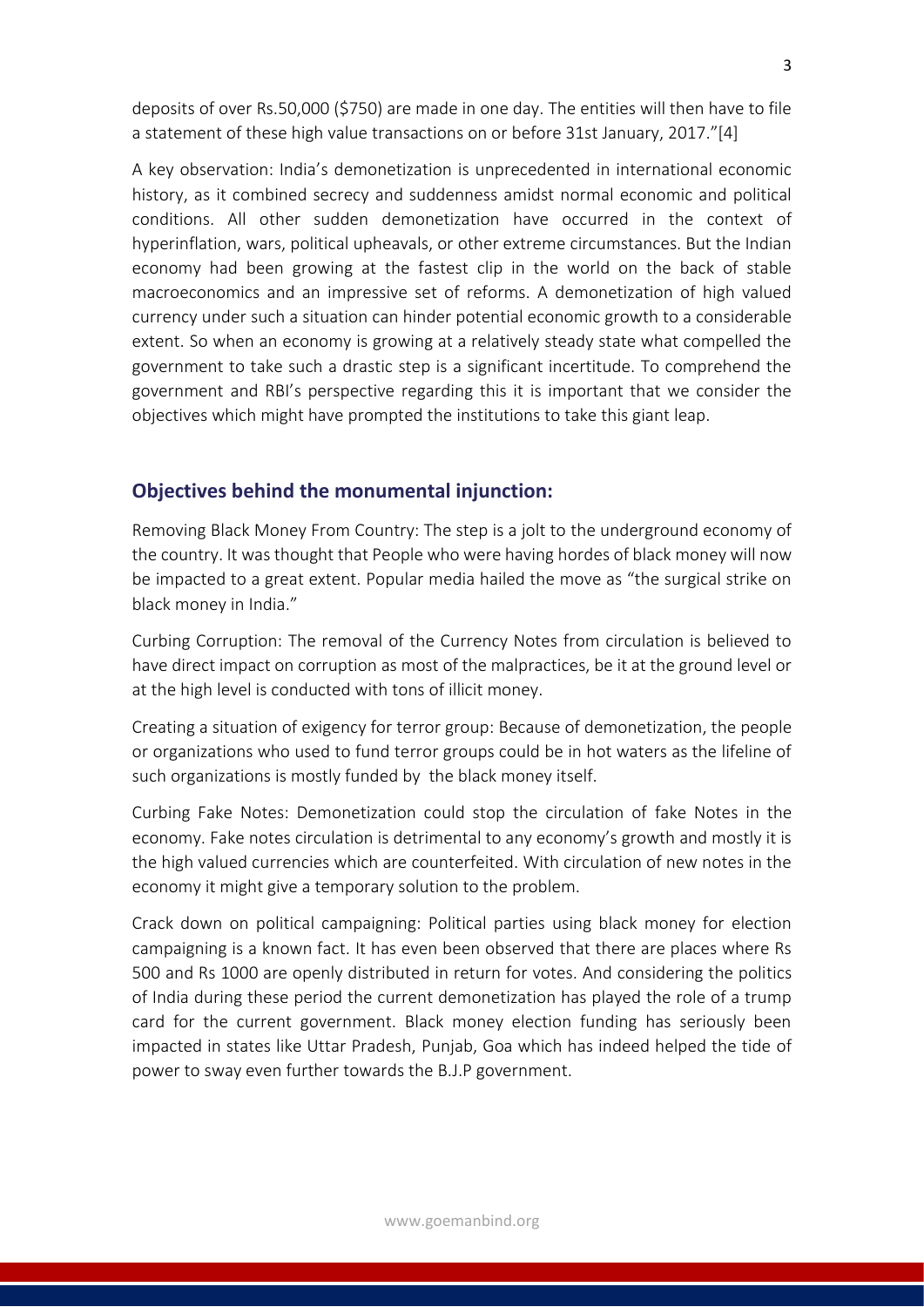#### **Background: Rationale behind the gigantic step:**

India's currency to GDP ratio has evolved in two broad phases. It declined fairly steadily for the first decade and a half after Independence, falling from around 12 percent in 1952-53 to about 9 percent in 1967-68. Thereafter, the ratio appears to have responded to the growth of the economy. It began its upward trend in the late 1970s when growth increased, and then accelerated further during the growth boom of the 2000s. The ratio declined during theperiod of high inflation in the late 2000s and early 2010s but it rebounded after 2014-15 to 12 percent when inflation declined again. The value of high denomination notes (INR 500 and INR 1000) relative to GDP has also increased in line with rising living standards as shown in the figure below.

Second, India's economy is relatively cash-dependent, even taking account of the fact that it is a relatively poor country. The given figure plots the cash to GDP ratio against country per capita GDP, showing that on average the use of cash does indeed decline with development, India's level is somewhat higher than other countries in its income group.



Figure 1: Currency in Circulation, High Denomination Notes and Real GDP Growth.

#### *Source: RBI*

#### *Note: CIC = Currency in Circulation*

HDN = High Denomination Notes (INR 500 and INR 1000)

From the second point we can draw a conclusion that perhaps some of the cash holdings were not being used for legitimate transactions, but perhaps for other activities such as corruption. This presumption is especially strong because across the globe there is a link between cash and nefarious activities: the higher the amount of cash in circulation, the greater the amount of corruption, as measured by Transparency International given in the figure below.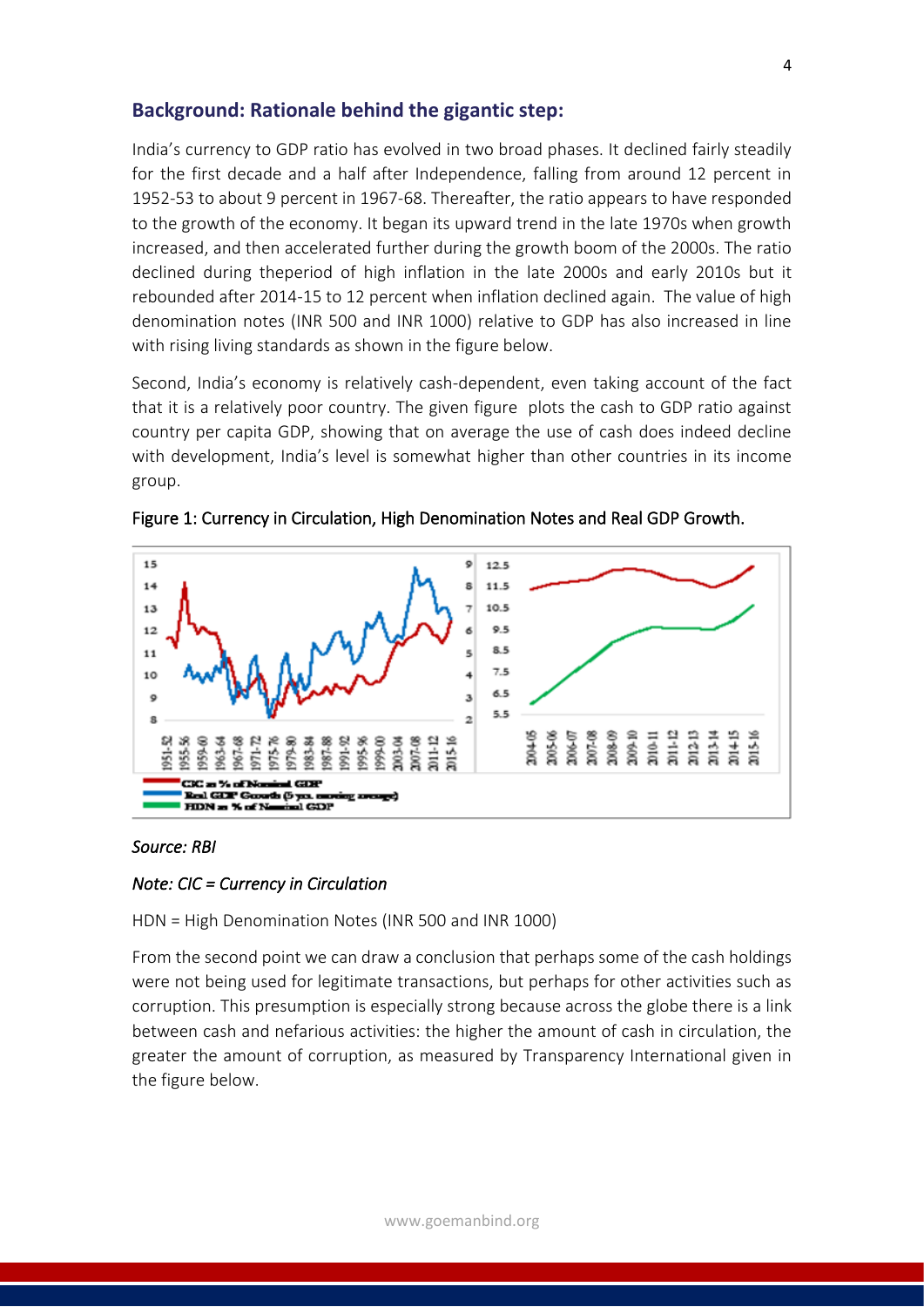Figure 2: Cash to GDP ratio and corruption.



In this sense, attempts to reduce the cash in an economy could have important long-term benefits in terms of reducing levels of corruption. Yet India is "off the line", meaning that its cash in circulation is relatively high for its level of corruption.

This suggests two possibilities: perhaps India's level of corruption (or other related pathologies) is much worse than the index shows, so that the orange dot should really be placed to the right or cash is being used for other, presumably legitimate purposes. But even if high levels of cash are needed this doesn't mean high denominations are needed. It is usually the case that high value notes are associated with corruption because they are easier to store and carry, compared to smaller denominations or other stores of value such as gold.

How high were India's high denomination notes in terms of their use for transactions relative to store of value?

Figure 3 sheds some light on this aspect. In particular, it is useful to look at the size of the notes relative to nominal per capita income. The higher a note is relative to income, the less likely it is to be used purely for transactions purposes. In India's case, the denomination/income ratio has fallen sharply over the past quarter century because incomes have been growing rapidly relative to the prevailing highest denomination notes.

This suggests that the high denomination notes have become increasingly useful for transactions over time.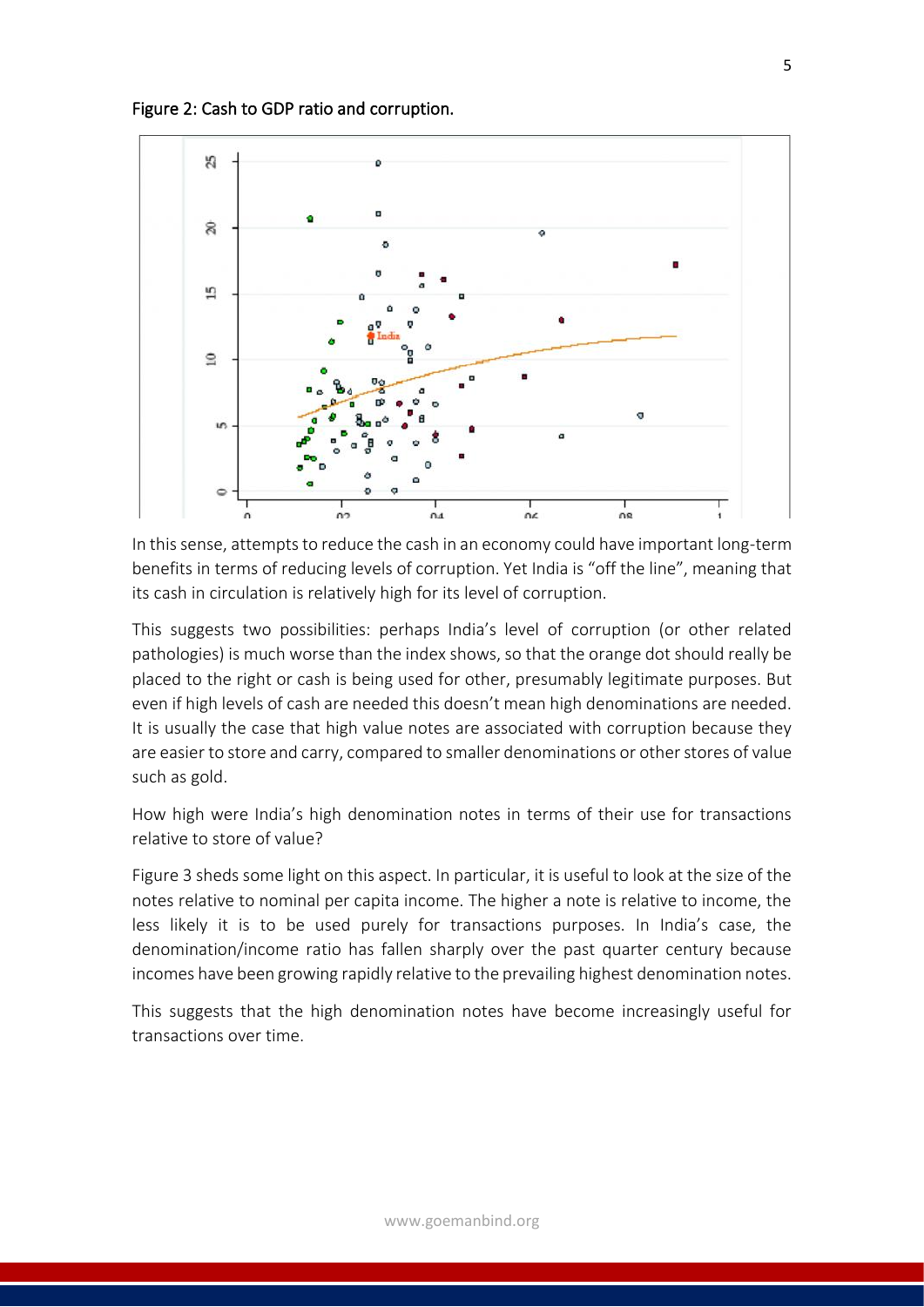

#### Figure 3: Highest Denomination/Income Ratio (Percent of GDP per capita) [6]

## **Implication of soil rate:**

Perhaps the most conclusive evidence on the extent to which Rs. 500 and Rs. 1000 the notes used for transactions come from data on "soil rates", i.e. the rate at which notes are considered too damaged for use and have been returned to the central bank. The RBI data show that low denomination notes in India have a soil rate of 33 percent per year. In contrast, the soil rate for the Rs 500 note is 22 percent, and the Rs 1000 only 11 percent. One way to estimate black money is to assume that all these notes should be dirty at the same rate if they were actually being used for transactions. This would give an estimate of money that is not used for transactions to Rs. 7.3 lakh.

Using relative soil rates for the US\$50 and \$20 notes and applying them to comparable Indian high denomination notes, yields an estimate of the amount not used for transactions, and hence potentially black, of about Rs. 3 lakh crore. This is substantial, as it represents about 2 percent of GDP. Thus it is prudent to conclude that there were indeed substantial reasons for the government and RBI to take this leap even when the economy was growing at a steady state. Now to what extent the measures have been effective and how it has impacted the lives of the commoners is something which we would deal with in the subsequent sections.

### **Impact of Demonetization on different sectors of Economy:**

"Among all forms of mistake, prophecy is the most gratuitous."

George Eliot, Middlemarch

www.goemanbind.org Agriculture: The sector typically sees high cash transactions and therefore near-term impact could be seen till liquidity is infused in the rural areas. As farmers face a temporary shortage of cash in hand, it could lead to a delay in payment which in turn would hurt the related companies in the short term. As liquidity eases and cashless transactions gain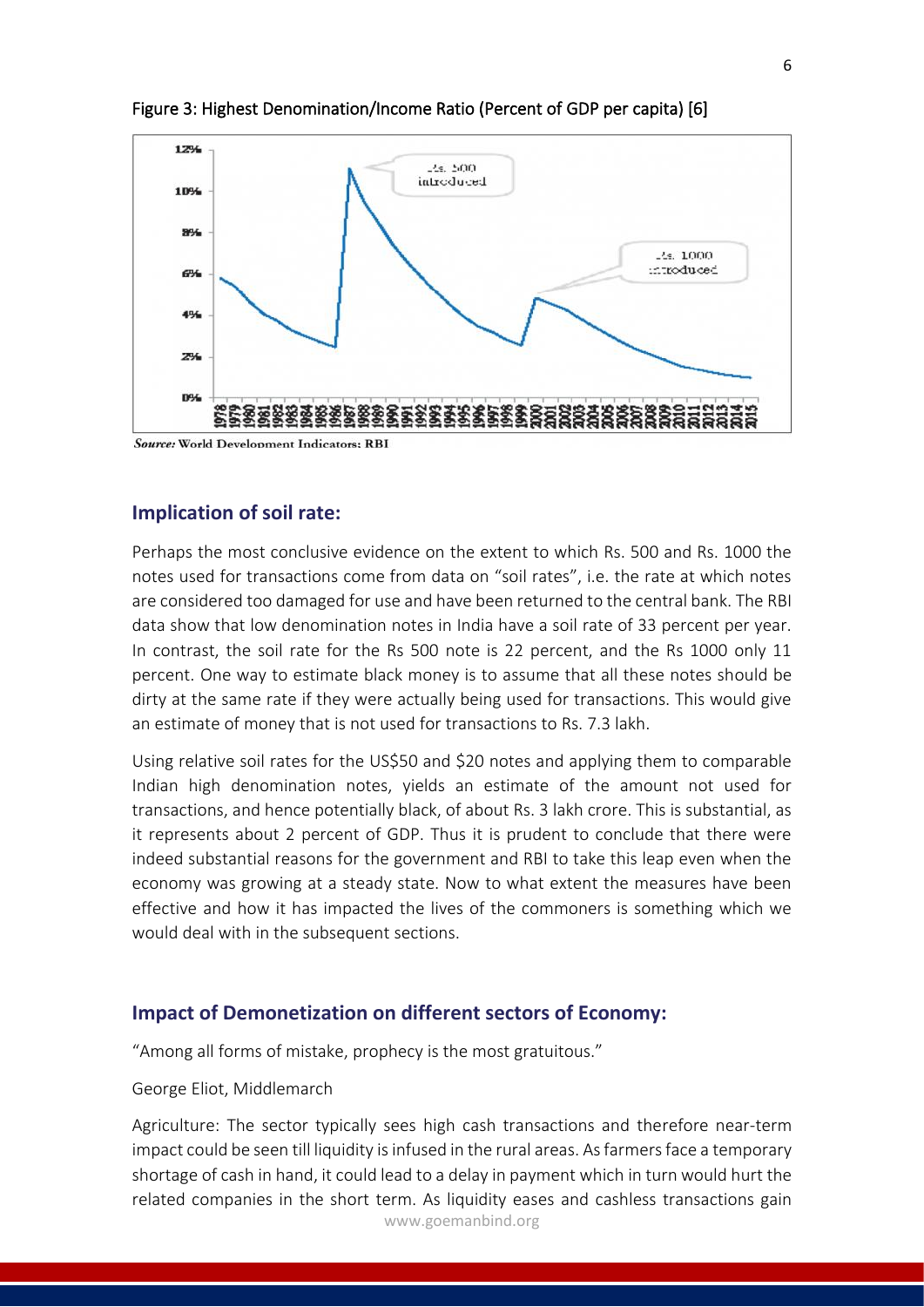acceptance, the fundamentals would be driven by the longer term drivers of normal monsoons and positive traction in acreage.

Impact of Demonetization on Agriculture Sector:- In 2014-15 agricultural growth in India contracted 0.2% and the picture was not that bright even in 15-16 where a growth of 1.1% has been recorded largely because of back-to-back droughts. It was expected to grow at 4% in this year as per CRISIL Report, but due to Demonetization this forecast has been proved wrong because farmers are running out of Cash to buy seeds, fertilizer, equipment and owing to the same cash shortage daily supply transport system has also suffered which has in fact resulted to 25 to 50 % reduction in sales of agricultural products. Few of the main reasons can be cited as the following. 1. Farmers are not educated and aware about how to work on E-Payment System, in fact recent study by RBI suggests that 78% of the population do not use internet in which almost 80 to 85 % are farmers. 2. In most of the villages proper banking system is yet to be developed and the people are in the need to go to the cities and a considerable time of these farmers have been spent most of in the engagement of exchanging the old notes in banks. These ordeal has gone to the extent of even claiming lives of one of one such farmer in Tamil Nadu.The following report by Hindustan Times reported one such tragedy:

"A 45-year-old farmer allegedly committed suicide as he was upset over not being able to get his high-denomination notes exchanged for fresh ones due to serpentine queues in banks. "My two sons Sunil (22) and Anil (20) were working at a yarn mill in Tamil Nadu. On November 10, one of my sons called his father and informed that they urgently need money as their contractor escaped without giving them their wages. They wanted to come back home for which they were in need of cash," quoted the farmer's wife. As old currency notes were scrapped, Pradhan had to immediately go to the bank for the exchange. He stood in queues for two consecutive days at a bank branch in Saraia, around two kms away from Maharajpur, to exchange Rs 3,000 but he could not reach the counter before the bank shut.He was so upset with the fact that he shall not be able to pay his wards fees in time that he decide to end his life instead".[7]

#### **Manufacture:**

Automobile of two wheelers: Clampdown on cash transactions and temporary cash crunch could hurt purchases particularly in the economy segment of the two wheeler space where the percentage of cash transactions have been high. But with change in company's strategies the effect of the cash crunch on this sector could be short lived. The more reason for this blip is the expectation of rate cuts during the following months. The seasonal slowdown seen during November and December months could get more prominent as consumers might have an incentive to delay purchases due to temporary liquidity crunch and expectations of rate cuts. However, as most passenger vehicles are financed through loans, the blip would be temporary and demand may recover on the back of growth in demand in both rural and urban areas. Slowdown in this sector of the economy on account of demonetization could have a negative impact on the commercial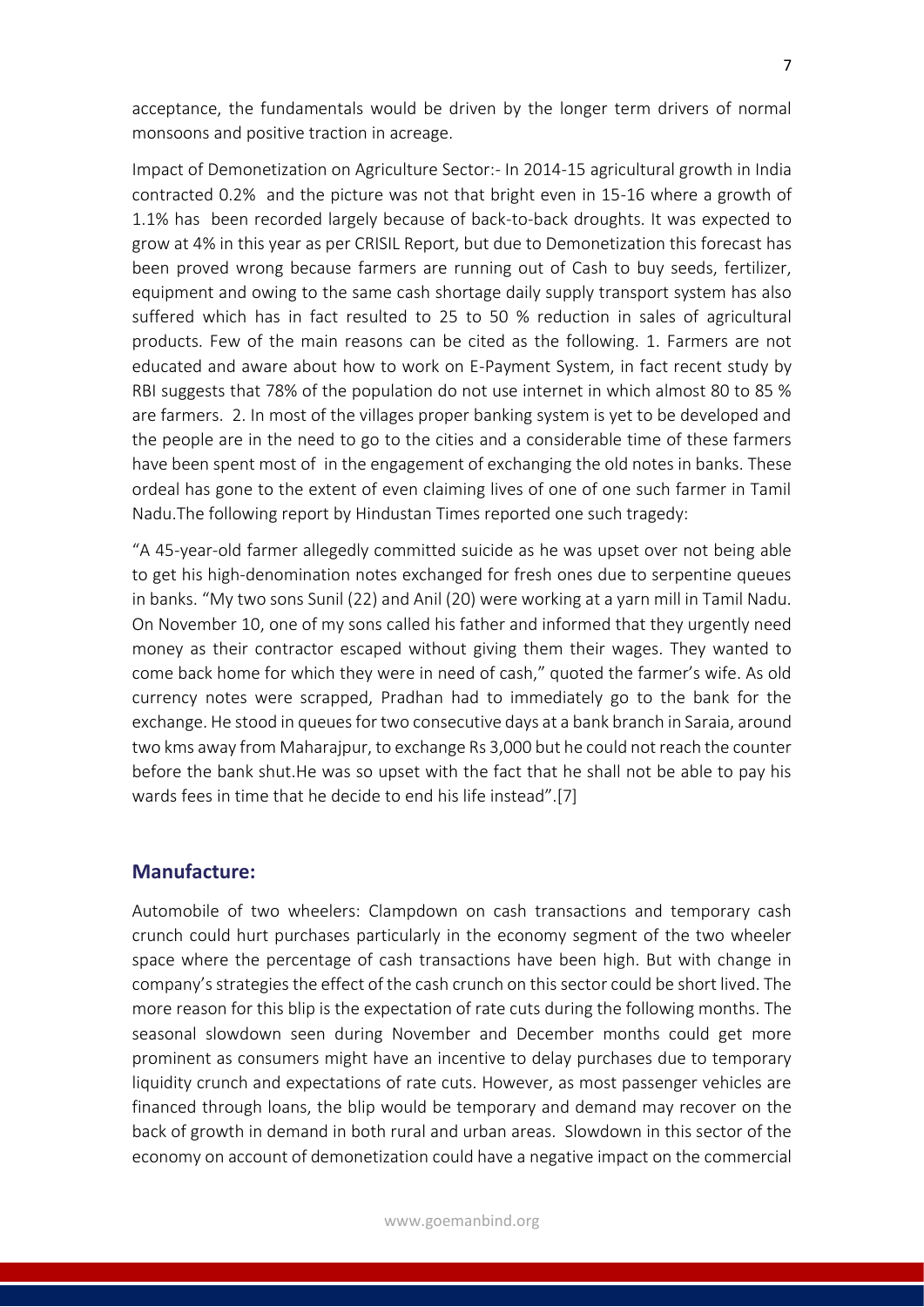vehicle volumes which have been under pressure in recent times. However, owing to prebuying in response to the changes in emission norms could keep this impact short lived.

#### **Consumption-related sectors like consumer durable, FMCG:**

The outlook is near-term negative as cash sales account for a significant chunk of sales for companies in these sectors. As customers and companies migrate to the cashless platforms, demand should come back making demonetization near term neutral. In the long term, demand may shift from the unorganized players to the organized players.

FMCG Products:-Consumer expenditures is also affected by that decision now only those products are purchased which was necessary for daily consumption and mostly the small traders like kirana store', small bodies' etc. they all have done their daily transactions only in cash and because consumer has less cash in his pockets the daily sells of these traders drop down by 20 to 30 %. It is also a short term impact and in future things can be expected to get normal.

#### **Real Estate:**

It has been observed that demonetization created havoc in the real estate market and it will result in 50% drop down which is expected to remain for further 5 to 6 months.

While the short-term impact is negative, experts hope that rate cuts in the coming months would boost home sales. Although the S&P BSE realty index declined significantly after demonetization till end-December 2016, it rebounded subsequently. With real estate prices reportedly rising, sales and new launches declined. According to Knight 7 Frank India demonetization move created a real indentation thereby pulling back the last quarter trend of residential sales substantially across the cities. After demonetization, expectations of downward correction in house prices seemed to have impacted registrations in some of the cities in November-December however, registrations appeared to have bounced back, though they were lower than in October pre demonetization.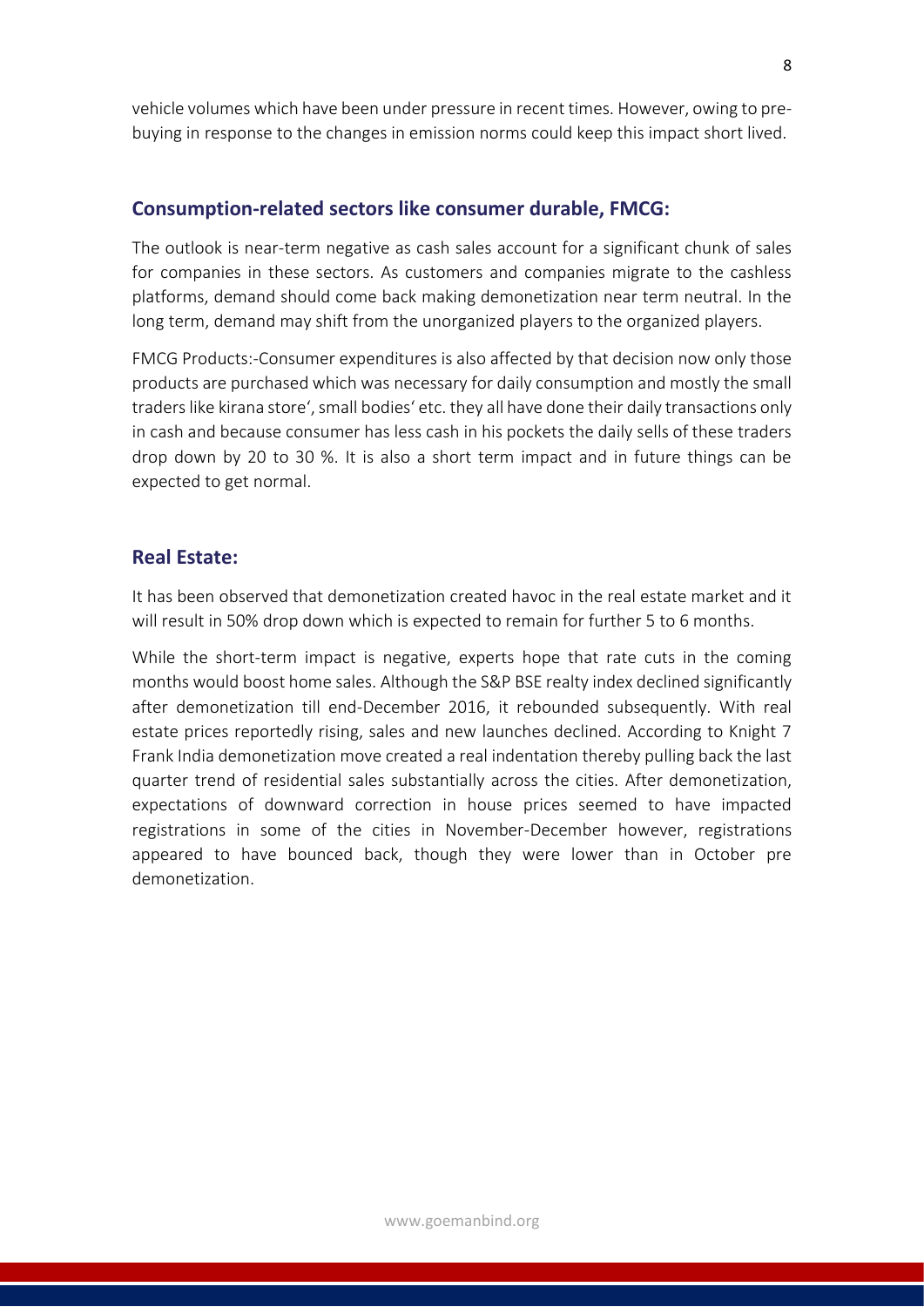#### Figure 4: Real Estate Prices [8]



#### **Influence of GDP:**

According to the government's latest growth estimates, GDP will decline due to the slowdown of growth in the manufacturing and mining sectors and also construction activity. This estimate is in line with the forecast of India's central bank, Reserve Bank of India, which in its last monetary policy had forecast GDP growth to be at 7.1 percent for the twelve months ending March. But this latest estimate does not consider the impact demonetization on the economy, in the absence of sufficient information.

"The Reserve Bank in its Fifth Bi-monthly Monetary Policy Statement on December 7, 2016 placed the GVA growth for 2016-17 at 7.1 per cent, which was lower than 7.6 per cent GVA growth (bps) downward revision in GVA growth was on account of 35 bps loss in momentum, which was reflected in GVA growth in Q2 estimated by the Central Statistics Office (CSO) in November 2016 and 15 bps on account of the adverse impact of demonetization. The CSO in its first advance estimates released on January 6, 2017 placed the GVA growth for 2016-17 at 7.0 per cent."[9]

#### **Impact of Demonetization on Service Sector:**

www.goemanbind.org Service sector is hit very hard by the decision in November 2016 worst Slump in nearly three year is noted. The Nikkei India Services Purchasing Managers' Index (PMI), which tracks services sector companies on a monthly basis, stood at 46.7 in November, down from 54.5 in October. The Index slipped into contraction territory for the first time since June 2015 and pointed to the sharpest reduction in output for almost three years. On the other hand if we talk about Banking Sector this is the only sector which was benefited by that decision in many aspects, this move will pull a large chunk of first time users to banks,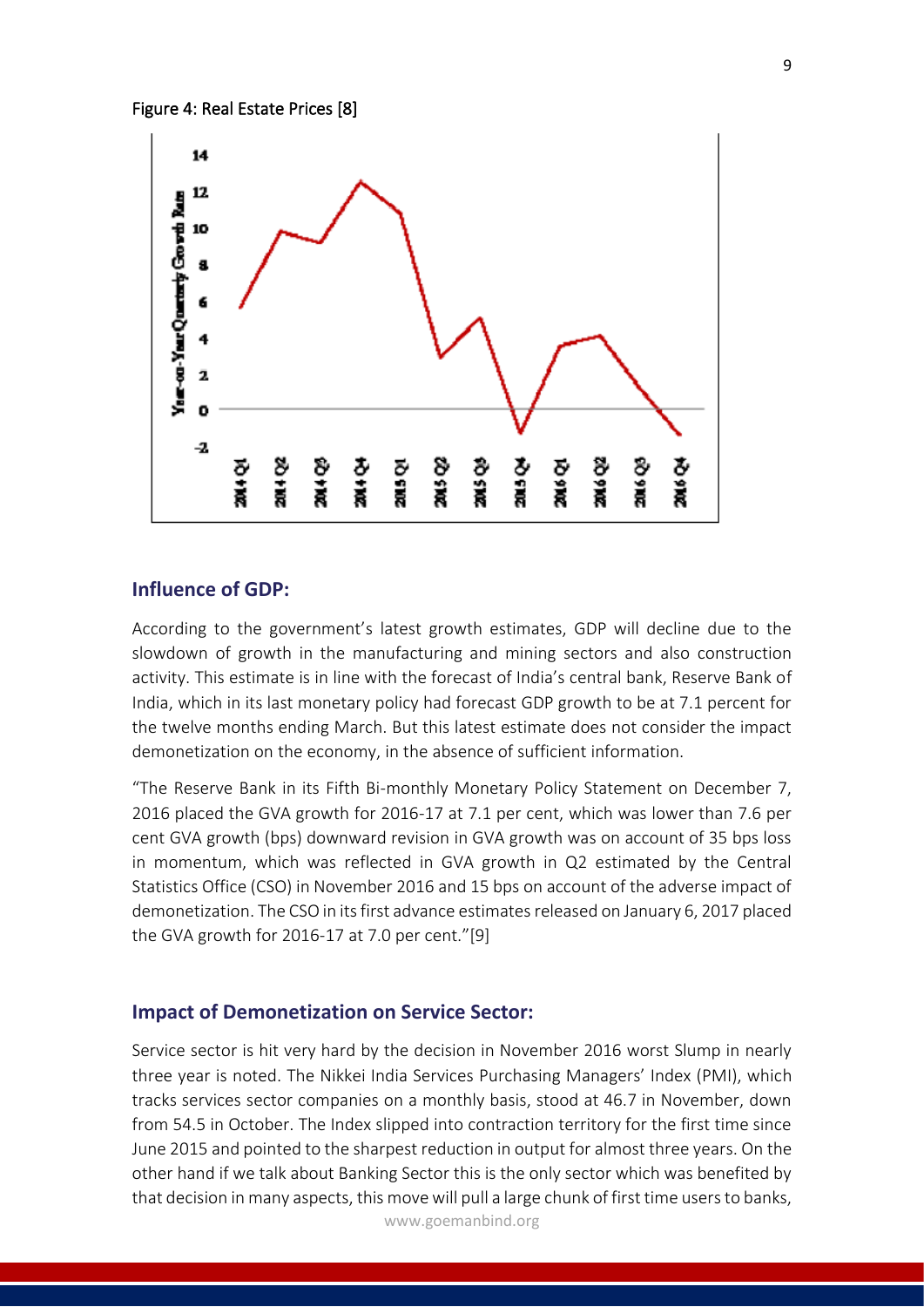who will have to use the system at least once to exchange their old notes for new ones. According to a study conducted by Moody's, people tend to continue using banking services once they have crossed the 'first-time user' mark. This development will increase bank deposits by 1 to 2 percent compared to what they were before the demonetization scheme.

A concluding remark on the impacts caused by demonetization:

The above analysis shows that the impact of Demonetization on Indian economy has been more of adverse nature at least in the short term that is what is being observed. GDP has slightly decreased as compared to the previous year but we cannot say it will be same in future too. The step had profound adverse impact on the two most important sectors of our country-namely agriculture and service sector. As far routing corruption out of the country is concerned, well to judge it from an extreme optimistic point of view one could say this intervention is a one-time draining of this current stock of black money but unless the root causes of corruption are removed, corruption will continue. It is sort of like a dialysis, more of a short term cleaning up than a solution to the problem. Now whether this short term impacts will have similar aftermath even in the long run is something which only time can tell. The extent to which Government's objectives would be fulfilled is an aspect for which the people of this country need to be patient about.

## **On the brighter side:**

Demonetization has been progressing at a steady acceleration between the end of December 2016-March 2017, there was a net increase in the currency in circulation by about 2,600 billion. During this period, deposits at banks also declined moderately. It is important to note that the currency in circulation in terms of number of pieces and value has steadily been rising since early January 2017."Given the partial information that is available post Demonetization so far, the analysis, especially of growth, is only preliminary in nature. It should, therefore, be possible to make an analysis in greater detail as more data becomes available in the coming months".[10]

Jan Dhan Yojana: Post-demonetization, 23.3 million new accounts were opened under the Pradhan Mantri Jan Dhan Yojana (PMJDY), bulk of which (80 per cent) were with public sector banks. Of the new Jan Dhan accounts opened, 53.6 per cent were in urban areas and 46.4 per cent in rural areas. Deposits under PMJDY accounts increased significantly post demonetization. The total balance in PMJDY deposit accounts peaked at ` 746 billion as on December 7, 2016 from ` 456 billion as on November 9, 2016 – an increase of 63.6 per cent. As there were reports regarding the use of these accounts to convert black money into white, the Government issued a warning against the misuse of such accounts.

But how legally sound was this leap of faith of the Central Government?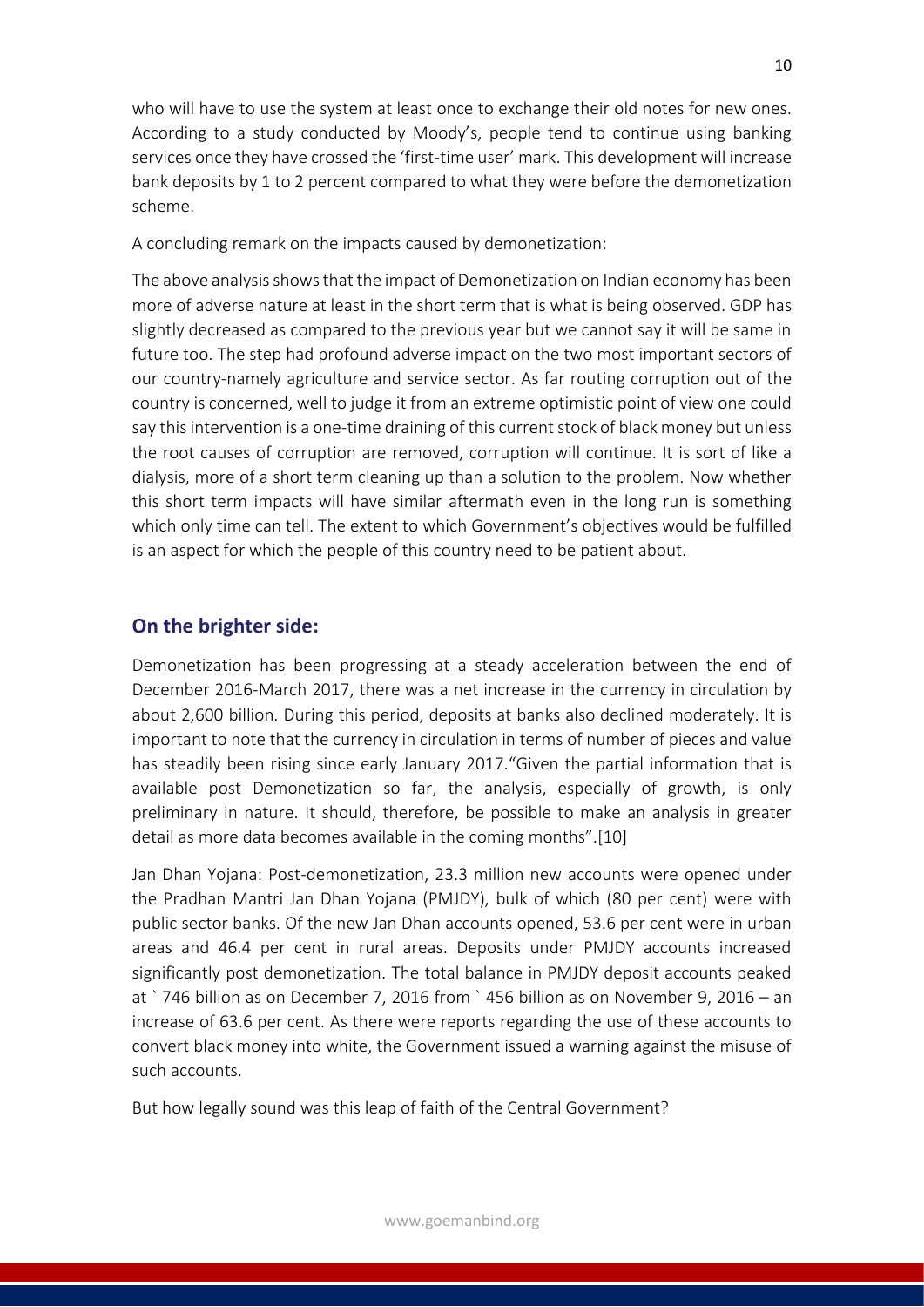An article by the Wire has discussed about one significant petition filed by Supreme Court advocate on behalf of the Adil Rashid who is the original petitioner. While Senior advocate Kapil Sibal is arguing for Rashid, the Ministry of Finance and RBI has been named as the respondents.

One of the four petitions challenging the demonetization of high-denomination currency notes, filed in the Supreme Court, invokes at least five significant legal grounds to show why it may not be legally sound.

"First and foremost, it assails the very constitutionality of section 26(2) of the Reserve Bank of India Act, 1934, on the grounds of excessive delegation. Section 26(2) says that on recommendation of the central board of the RBI, the central government may, by notification in the Gazette of India, declare that with effect from a date specified in the notification, any series of bank notes of any denomination shall cease to be legal tender. According to the petition, fixing the date from which the demonetization would come into force is the substratum of power under section 26(2) and constitutes an "essential law making function" which cannot be delegated to be fixed by the central government on its own determination. "It is settled law that essential law making function cannot be delegated," the petition submits. The only way to save section 26(2) from being ultra vires the constitution is to regard that the power to fix such a date contemplates a reasonable notice to the people at large.

No alternative to legislation: Second, the petition argues that the precedent of 1978 – The High Denomination Bank Notes (Demonetization) Act, 1978 repealing the High Denomination Bank Notes (Demonetization) Ordinance 1978 – and section 26A of the RBI Act, clearly suggest that demonetization of this scale with such draconian effect can only be done by a statute of parliament. Section 26A – inserted in the RBI Act in 1956 by parliament – makes it clear that notwithstanding anything contained in section 26, no bank note of the denominational value of Rs 500, Rs 1,000 or Rs 10,000 issued before January 13, 1946, shall be legal tender in payment or on account.

The point here is that in 1956, the then central government found it imperative to declare the pre-1946 high denomination currency notes as ceasing to be legal tender only through an amendment to the RBI Act and not through a gazette notification as has been done now.

The notification suffers from its inherent potential to violate the fundamental right (under article  $19(1)(g)$ ) to practice any profession or to carry on any occupation, trade or business, because of the suddenness of its timing and its resultant consequences. It cannot be claimed even by the government that only those with black money, fake currency notes or an intent to aid terrorism are bound to suffer because of the notification.

The government, of course, would rely on article 19(6), which says that nothing in article  $19(1)(g)$  shall affect the operation of any existing law in so far as it prevents the state from making any law imposing, in the interests of the general public, reasonable restrictions on the exercise of the rights conferred by the sub-clause.The petition argues that issuing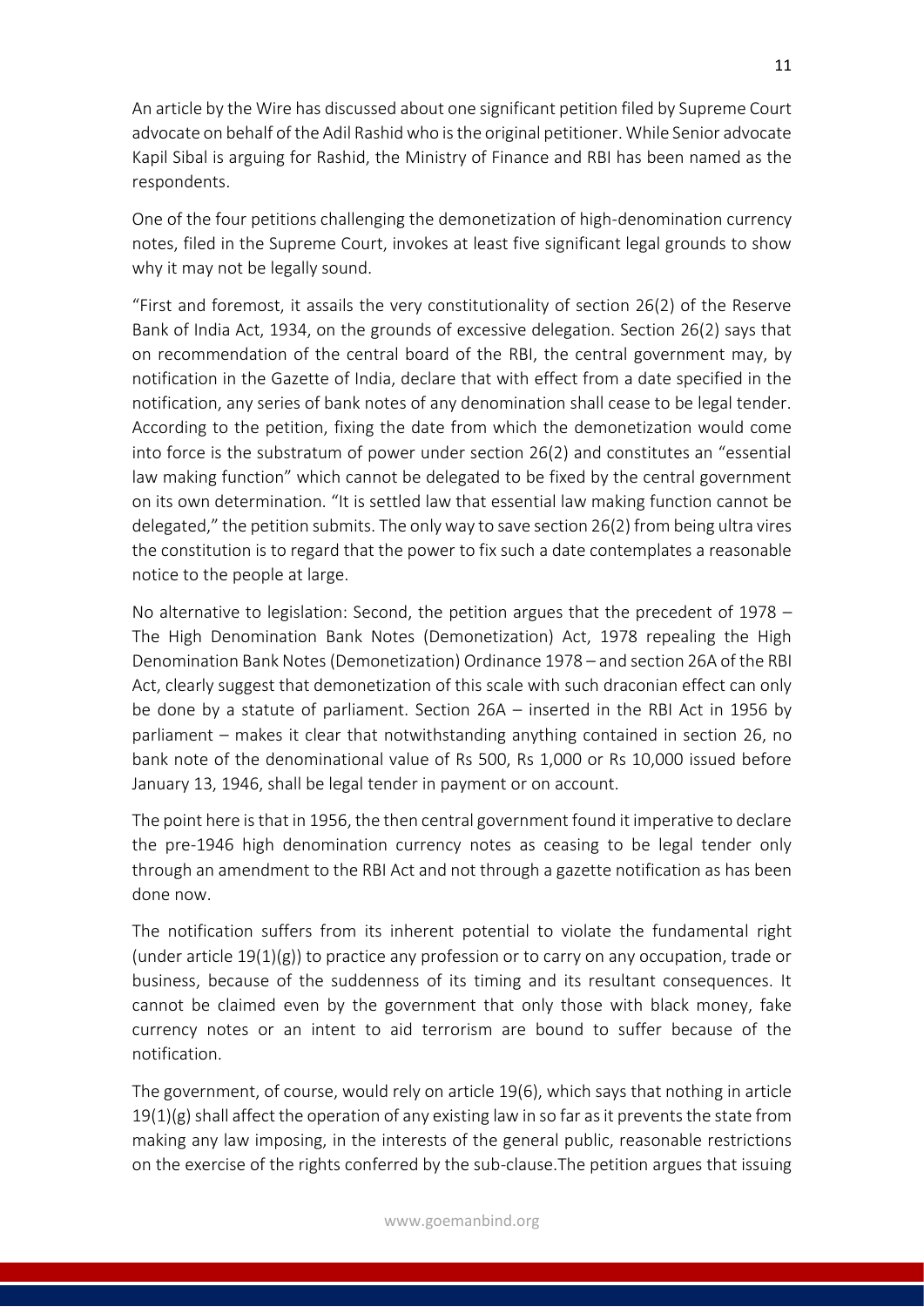Rs 2000 currency notes clearly shows that it has no rational nexus with the object, sought to be achieved by the Demonetization.

The RBI and the central government: The fourth contention of the petition is that the central board of the RBI did not give a recommendation independently after detailed consideration of all the issues, although the same was elicited by the central government. The RBI Act, the petition says, uses the phrase "recommendation" and not "consultation", and therefore a recommendation from the RBI cannot emanate from the central government itself is what the petition argues.

The petition also raises the larger issue of the relationship between the central government and the RBI, which it says ought to have been maintained at an "arm's distance". By implication, it would mean that the central government must not just "consult" the RBI, but give it sufficient scope to deliberate and offer its independent views through a well-reasoned recommendation, initiated by itself rather than by prompting. To discharge its role as a central bank in a financial system, the RBI is assumed to be insulated from executive and political influences and is required to act independently.

Test of reasonableness: Fifth, the petition points to an interesting correlation between reasonableness of a legislation or an executive decision and its immediate effect, as held by the Supreme Court in a judgment rendered by the constitution bench in 1954. (Saghir Ahmad v State of Uttar Pradesh.)

Although the Supreme Court's judgment pointing to such correlation was rendered in the context of legislation, the petition argues that "the test that applies to legislation would apply more vigorously to executive decisions within the precincts of a statute". As examples of the immediate effects, the petition cites the central government's failure to grant exemption to essential services such as all hospitals (including private), doctors, lawyers, court houses and so on from the Demonetization, and claims that impacts the exercise of the fundamental right to health and access to justice."[11]

## **Case Study: A comparative study of India's demonetization with that of others**

Major instances of Pre-announced/Gradual Demonetization along with instances of sudden Demonetization/sharp currency contractions changes since 1982: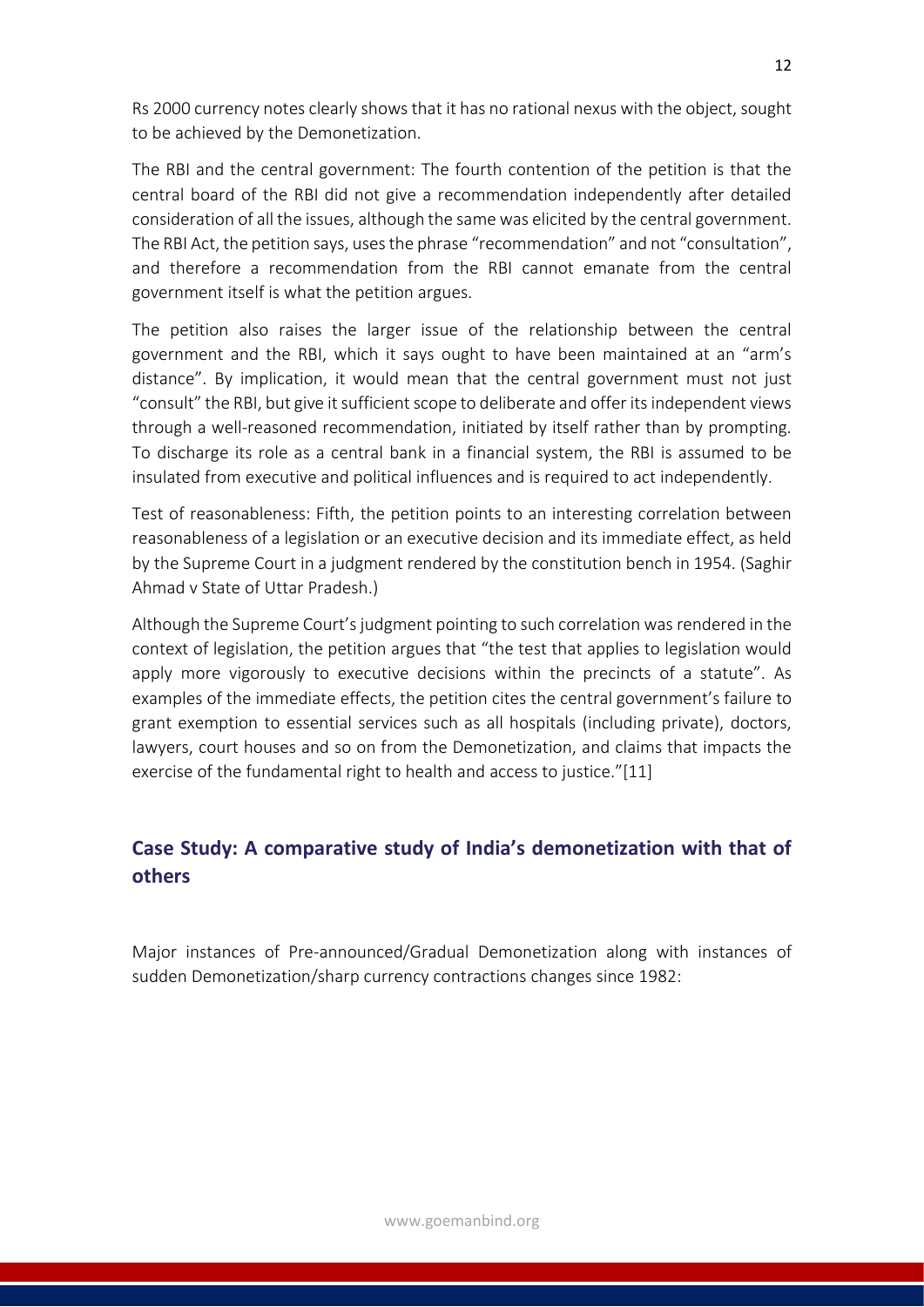| <b>Country</b>                      | Year   | <b>Measures</b>                                                                                                                        | <b>Rationale</b>             | <b>Effects</b>              |
|-------------------------------------|--------|----------------------------------------------------------------------------------------------------------------------------------------|------------------------------|-----------------------------|
|                                     | .1988& | After thorough<br>research during                                                                                                      |                              | The first<br>country to     |
|                                     | 2015   | 1970s-80s on higher-<br>quality reprographic<br>technology,<br>counterfeit-resistant<br>polymer                                        |                              | have a full<br>series of    |
| Australia-Gradual<br>Demonetization |        | banknotes were<br>released in 1988;                                                                                                    | To prevent<br>counterfeiting | circulating<br>polymer      |
|                                     |        | February 2015<br>announcement-next<br>generation of notes<br>would include a<br>'tactile' feature to<br>assist the vision<br>impaired. |                              | bank notes                  |
| Euro                                |        | The agreement for a<br>single currency by<br>1999 was reached in<br>1992;                                                              | Create a<br>common           |                             |
| Gradual<br>Demonetization           | 1999   | After careful planning,<br>and                                                                                                         | currency for<br>the          | Transition was<br>generally |
|                                     |        | announcement of<br>design, euro was                                                                                                    | European<br>Union            | smooth                      |
|                                     |        | introduced in non-<br>physical form in                                                                                                 |                              |                             |
|                                     |        | January 1999;                                                                                                                          |                              |                             |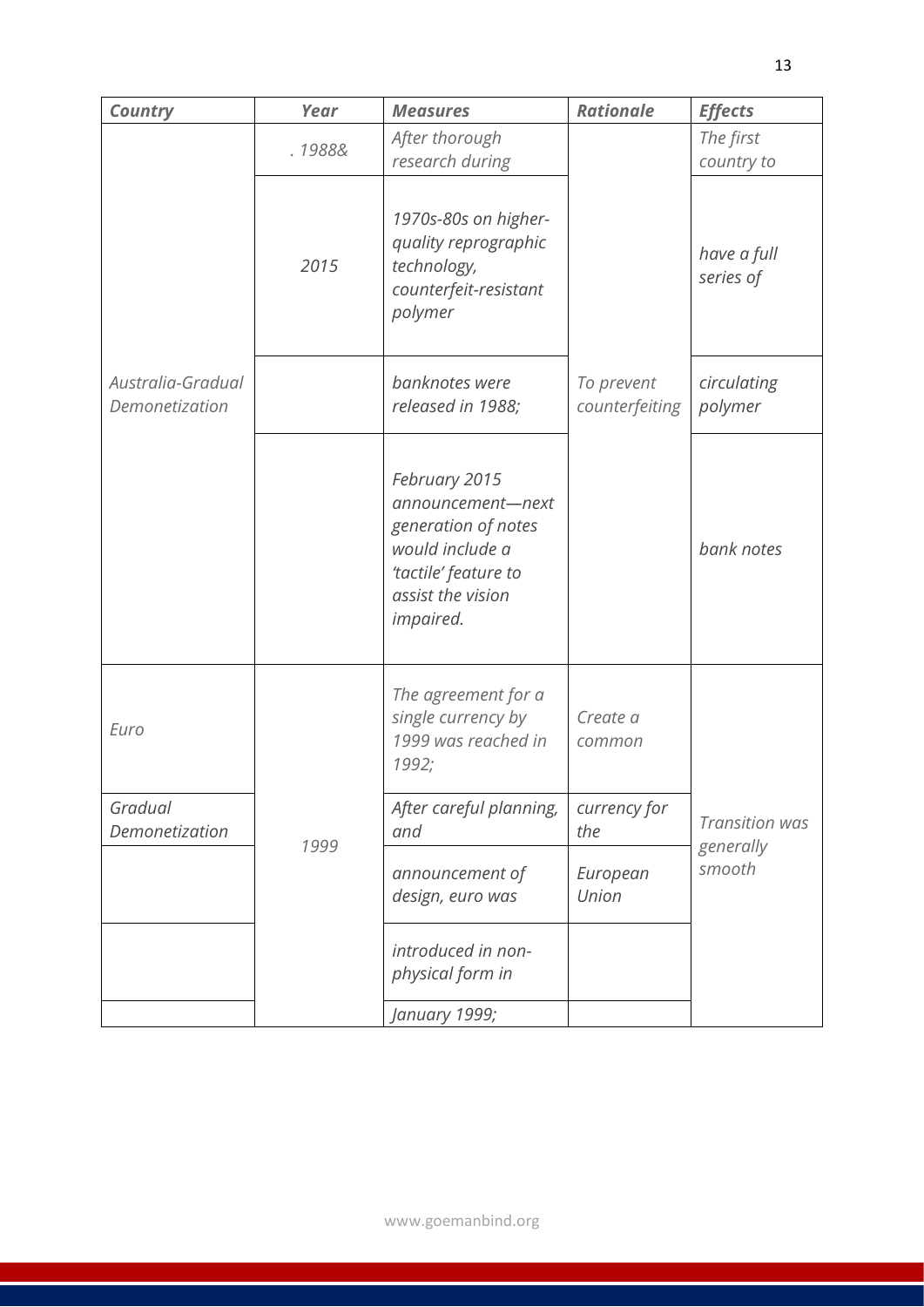|                                            |      | Old currencies<br>remained legal tender<br>till January 2002<br>when new notes were<br>issued; Old currencies<br>were exchangeable till<br>end-June 2002 and<br>even beyond. |                             |                           |
|--------------------------------------------|------|------------------------------------------------------------------------------------------------------------------------------------------------------------------------------|-----------------------------|---------------------------|
| Zimbabwe<br>Gradual<br>Demonetization      | 2015 | Zimbabwean dollar<br>(ZD)                                                                                                                                                    | Following                   | Consumer<br>prices        |
|                                            |      | was demonetized. The<br>plan was to                                                                                                                                          | hyperinflation              | stabilised.               |
|                                            |      | have complete switch<br>to US dollar                                                                                                                                         | ZD was<br>effectively       |                           |
|                                            |      | by September 2015.                                                                                                                                                           | abandoned in<br>2009        |                           |
|                                            |      |                                                                                                                                                                              | and use of<br>foreign       |                           |
|                                            |      |                                                                                                                                                                              | currencies<br>was           |                           |
|                                            |      |                                                                                                                                                                              | legalized                   |                           |
| Soviet Union<br>(Sudden<br>Demonetization) | 1991 | 50- and 100-ruble<br>notes were withdrawn<br>suddenly in January<br>for exchange to new<br>rubles; exchange to<br>be completed in three                                      | Fight<br>organized<br>crime | Loss of public            |
|                                            |      | days and in very small<br>amounts per person.                                                                                                                                | and address<br>money        | confidence,               |
|                                            |      |                                                                                                                                                                              | overhang                    | hyperinflation,<br>cash   |
|                                            |      |                                                                                                                                                                              |                             | drying up, job<br>losses. |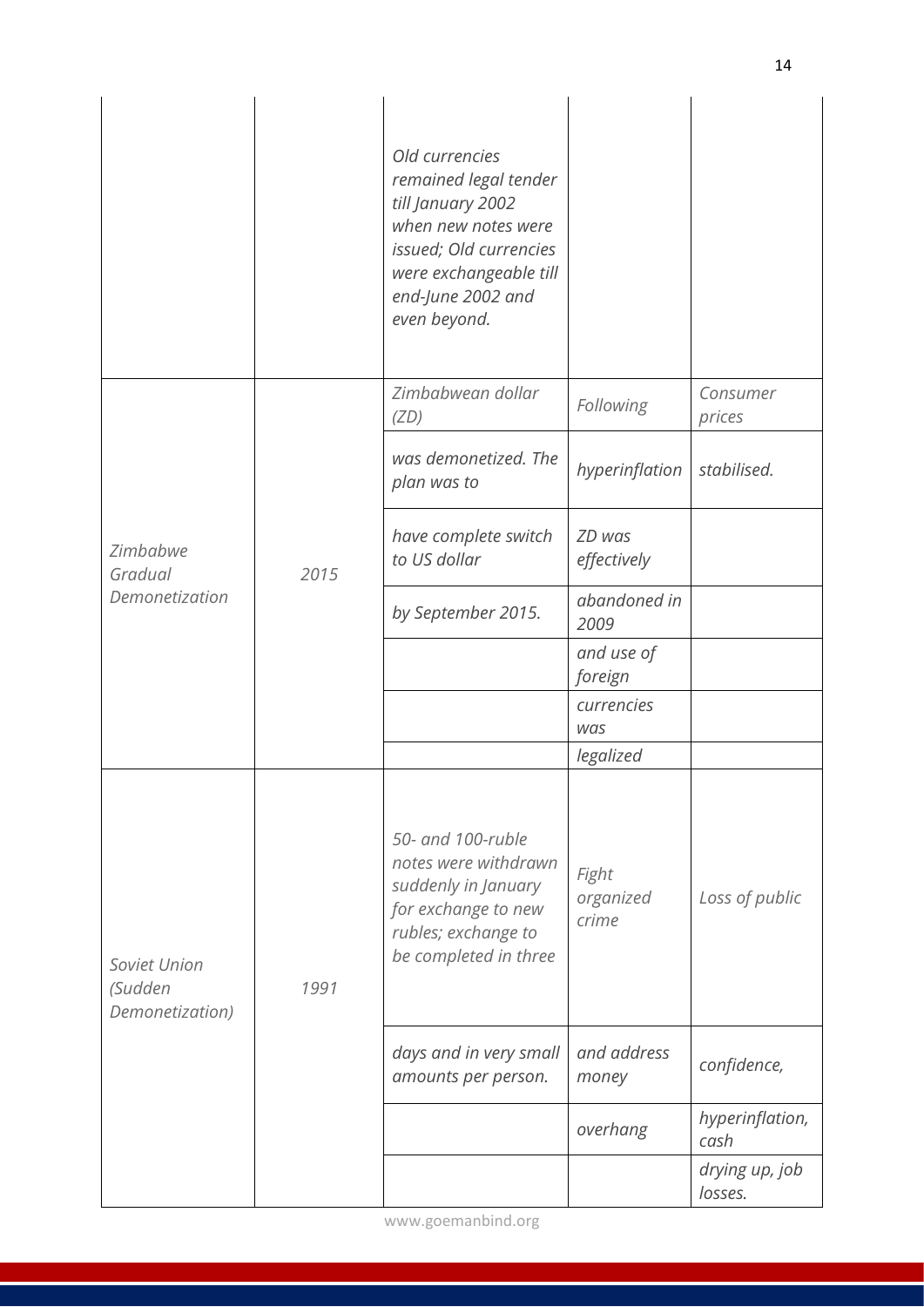| Myanmar<br>(Sudden<br>Demonetization) | 1987 | 25, 35, and 75-kyat<br>notes demonetized<br>with hardly any<br>exchange facility; new                                                                                                            | Need to fight<br>black                            | Hurry to buy<br>and               |
|---------------------------------------|------|--------------------------------------------------------------------------------------------------------------------------------------------------------------------------------------------------|---------------------------------------------------|-----------------------------------|
|                                       |      | denominations were<br>introduced                                                                                                                                                                 | <b>Marketing</b>                                  | stock goods<br>pushed             |
|                                       |      |                                                                                                                                                                                                  |                                                   | inflation up                      |
| Brazil (Sudden<br>Demonetization)     | 1993 | Collor Plan: monetary<br>contraction by<br>freezing all deposits<br>above certain limit;<br>deindexation of the<br>economy; price and<br>wage freezes.<br>Deposits upto a<br>ceiling denominated | Fight<br>hyperinflation                           | Contraction of                    |
|                                       |      | in the old currency<br>(cruzado novo) were<br>converted to the new<br>currency (cruzeiro) at                                                                                                     |                                                   | output; price                     |
|                                       |      | parity.                                                                                                                                                                                          |                                                   | moderation<br>only                |
|                                       |      |                                                                                                                                                                                                  |                                                   | very gradual<br>due               |
|                                       |      |                                                                                                                                                                                                  |                                                   | to<br>uncontrolled<br>reinjection |
|                                       |      |                                                                                                                                                                                                  |                                                   | of liquidity                      |
| Iraq (Sudden<br>Demonetization)       | 1993 | 25 dinar notes<br>replaced by new<br>locally                                                                                                                                                     | Southern<br>Iraq, being<br>unable to<br>cope with | Uncontrolled<br>printing          |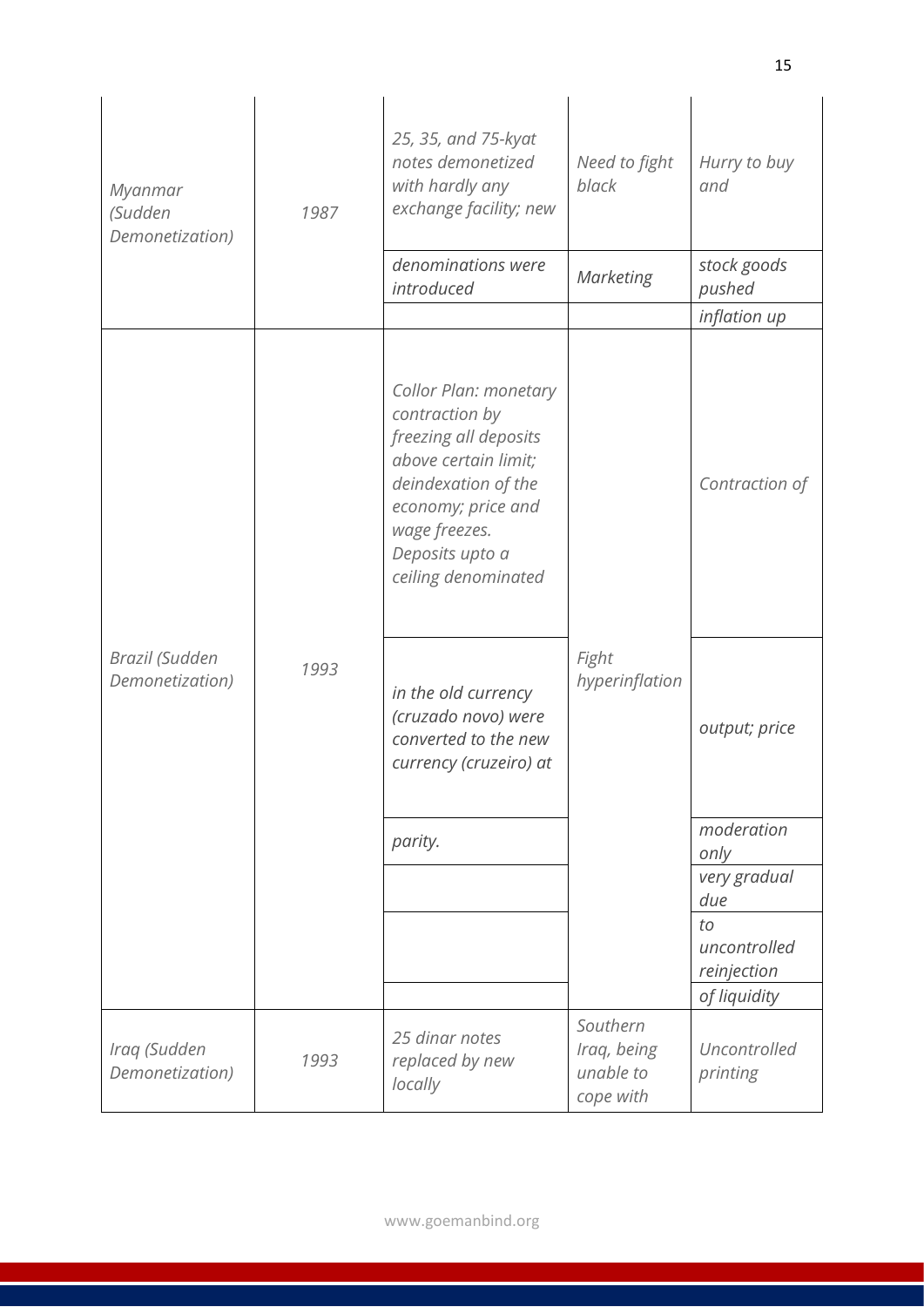|                                           |      | printed, low-quality<br>notes; limited time to<br>exchange notes;<br>residents in the north<br>could not exchange<br>notes; their holdings<br>of old dinars in effect<br>became their new<br>currency,/l | <b>UN</b> sanctions<br>and print<br>money<br>abroad,<br>printed it<br>locally to | caused<br>inflation to          |
|-------------------------------------------|------|----------------------------------------------------------------------------------------------------------------------------------------------------------------------------------------------------------|----------------------------------------------------------------------------------|---------------------------------|
|                                           |      |                                                                                                                                                                                                          | finance fiscal<br>deficits.                                                      | soar.                           |
|                                           |      |                                                                                                                                                                                                          |                                                                                  |                                 |
| North Korea<br>(Sudden<br>demonetization) | 2009 | Old notes<br>demonetized/revalued<br>with strict limits on<br>exchange, which was<br>raised later; In<br>February 2010, some<br>curbs on the free                                                        | To crack<br>down black<br>currency<br>market and                                 | <b>Activities</b><br>halted for |
|                                           |      | market were eased.                                                                                                                                                                                       | fight inflation.                                                                 | a week; public<br>panic;        |
|                                           |      |                                                                                                                                                                                                          |                                                                                  | won<br>depreciated              |
|                                           |      |                                                                                                                                                                                                          |                                                                                  | in black<br>market;             |
|                                           |      |                                                                                                                                                                                                          |                                                                                  | protests.[12]                   |

### **Diagnosis of the above table:**

As we can judge pretty clearly from the above table countries namely Australia, Zimbabwe and the European Union have indeed benefited in the long run through the process of demonetization while the likes of Soviet Union, Myanmar, Brazil, North Korea the picture has not been that bright. Now what one can easily infer from this is that in countries where demonetization has been carried on in a gradual and time consuming manner effects have been positive. While in cases of sudden demonetization of the latter countries the condition has not been that encouraging. One has to realize that any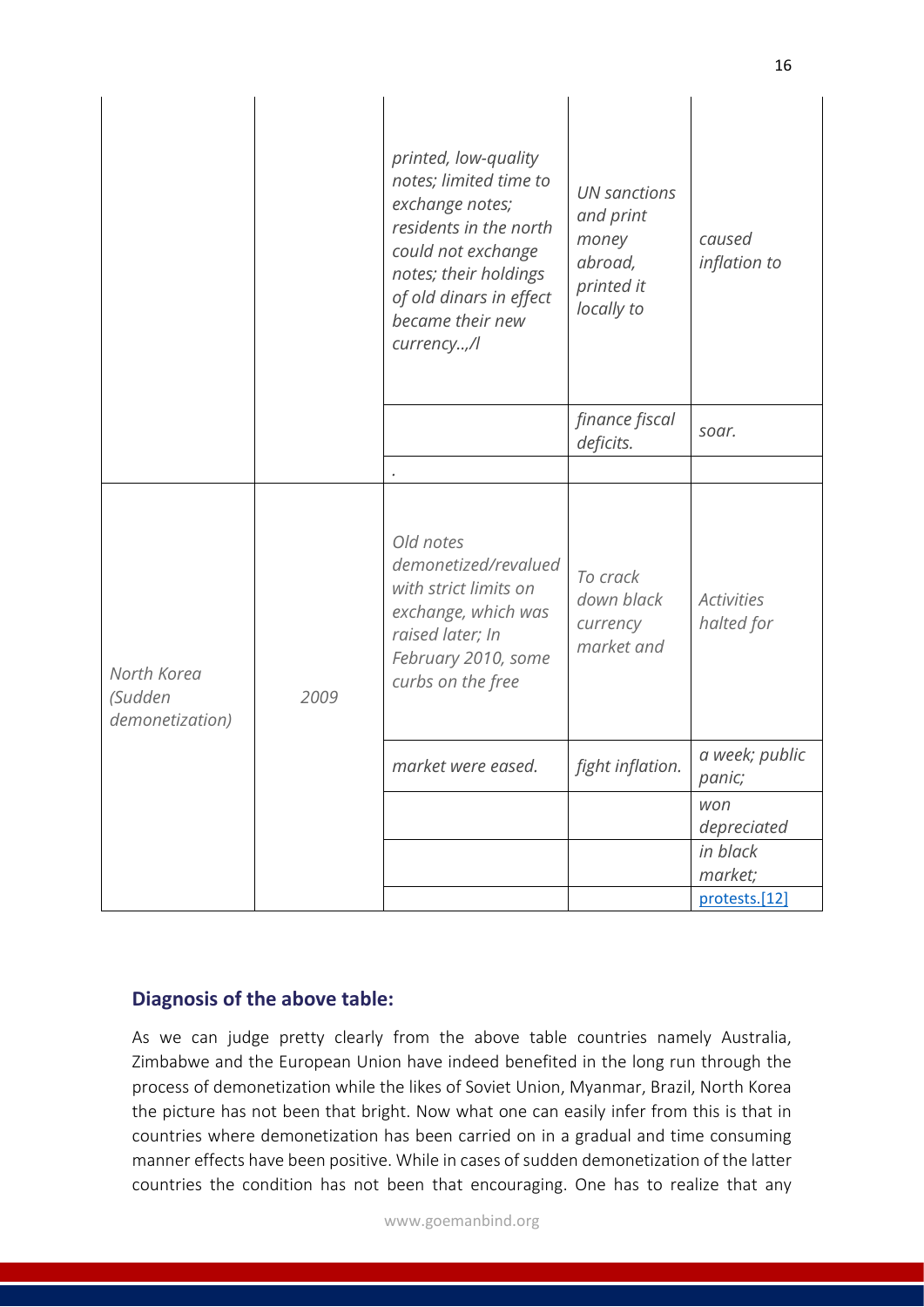economic policy is formulated or executed for the well-being of its subjects i.e. the citizens and so if they are the ones who are largely adversely impacted because of a policy it is justified to state that the policy has failed to fulfill its prime objectives. In our country demonetization was a step taken overnight and people had no prior knowledge of it. The majority of the people have been adversely impacted like the people of let say's erstwhile Soviet Union or Myanmar. The people of India can hope that it becomes an exception to this and even with sudden demonetization it can achieve its stated objectives like no other country before.

#### **Recommendations:**

During an economic crisis, what matters is that the government keeps its foot on the accelerator.-DavidIgnatius.

The primary motive of the government right now should be to try to maximize the benefits and minimize the costs of demonetization. The cash shortages triggered by demonetization has been pretty severe .The faster demonetization takes place in the country the more sooner it shall recover from this impending crisis.

Internal convertibility is bedrock of every single financial system in the world, for some very practical reasons. Unless people have confidence that money deposited in bank accounts is freely convertible into cash, and vice versa, they will be reluctant to deposit their cash in the first place. Instead, they will hoard it, starving the formal financial system of resources and the informal economy of the currency it needs for transactions. And the repercussion of this would fall more on the poor sections of the society as these are the sections which are more likely to work in the informal economy as the affluent class could easily corner the limited currency available.

### **Digitization:**

Prime tool for transformation: Above all, ensuring that Demonetization indeed proves a catalyst for long-run changes in behavior it is important that efforts are made to enhance digitization of the economy. India is still a far cry from digitization as India is a largely cash dependent economy and 94% of all the transaction in the economy is carried out by cash. During global downturn digitization acted like an economic wand in creating almost 6 million jobs worldwide and of this 94% were from emerging economies like that of India. This showcases the potential of the digitization in creating employment opportunities. Digitization indeed would make the economy more transparent and transparency of the economy is one of the prime objective of this gigantic step of the government. The long run solution in making the country's economy more advance lies largely on this wand of digitalization of economy.

A GST with broad coverage to include activities that are sources of black money creation—land and other immovable property—should be implemented;